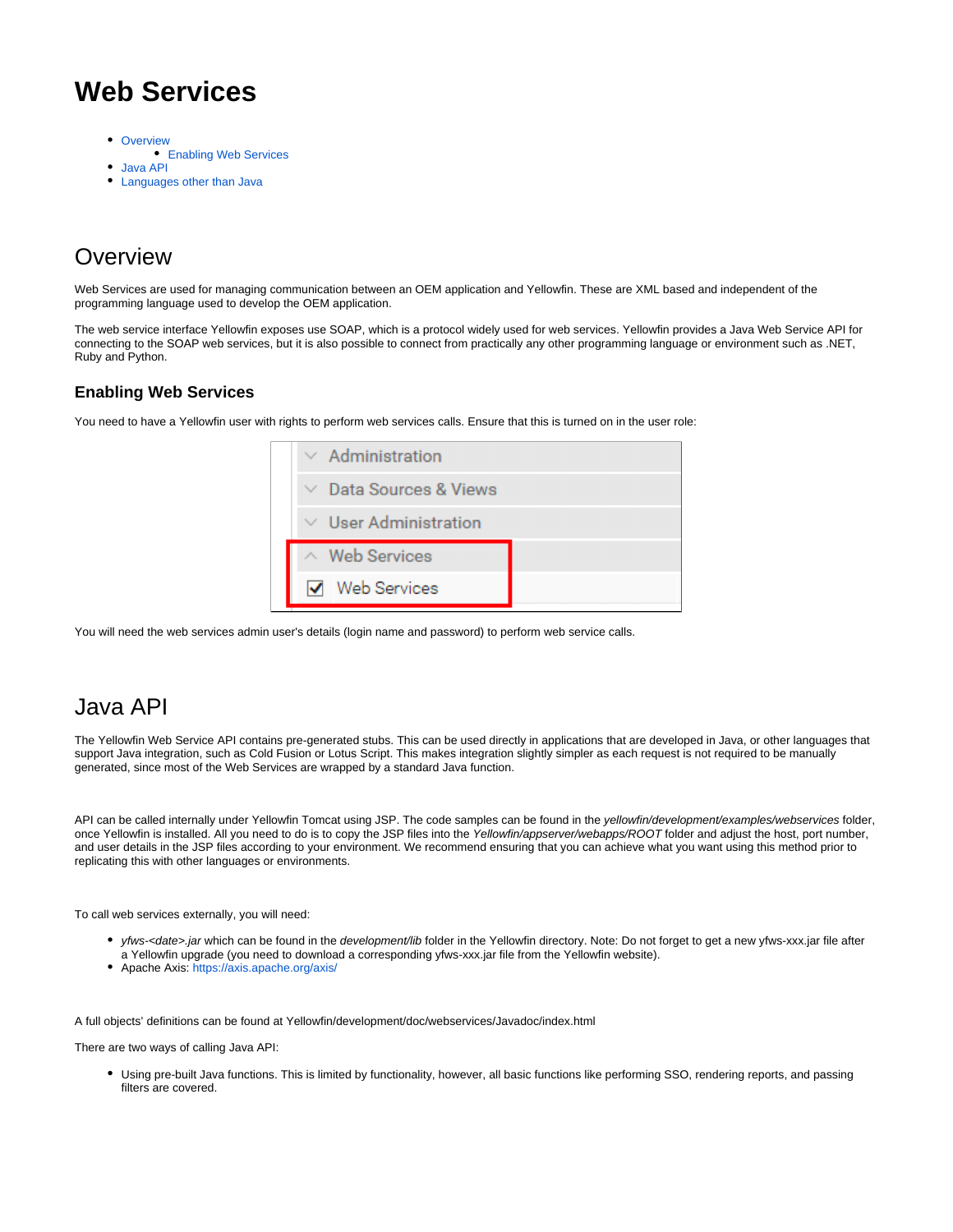The code samples regarding this method can be found in the development/examples/webservices folder. See the jsp files with 'api' in their names. A good starting point is copying files with 'mobile' in their names, into the Yellowfin ROOT folder and explore.

Performing direct SOAP calls using Java generated stubs off Yellowfin WSDL. Expand the section below for further details.

All the code samples under [Administration Service](https://wiki.yellowfinbi.com/display/USER73Plus/Administration+Service) and [Report Service](https://wiki.yellowfinbi.com/display/USER73Plus/Report+Service) sections are explained using SOAP calls in Java.

#### **To initialize Administration service:**

AdministrationServiceService s\_adm = new AdministrationServiceServiceLocator(<host>,<port>, <ServicePath>, <ssl>) ; AdministrationServiceSoapBindingStub rssbs\_admin = (AdministrationServiceSoapBindingStub) s\_adm.getAdminService();

#### **To initialize Report service:**

ReportServiceService s\_rpt = new ReportServiceServiceLocator(<host>, <port>, <ServicePath>, <ssl>);

ReportServiceSoapBindingStub rssbs\_report = (ReportServiceSoapBindingStub) s\_rpt.getReportService();

#### **Where**

☑

| <b>Parameter</b>   | Type           | <b>Description</b>                                             |  |
|--------------------|----------------|----------------------------------------------------------------|--|
| host               | String         | Yellowfin server                                               |  |
| port               | Integer        | http port number to access Yellowfin server                    |  |
| <b>ServicePath</b> | String         | Path to the service                                            |  |
|                    |                | Administration service path: "/services/AdministartionService" |  |
|                    |                | Report service path: "/services/ReportService"                 |  |
| ssl                | <b>Boolean</b> | If SSL enabled: true                                           |  |

The primary objects include:

- **AdministrationServiceRequest:** An object that defines the type of call being made to the web service.
- **AdministrationServiceResponse:** An object returned by the web service.

There are two groups of web services:

- [Administration Service](https://wiki.yellowfinbi.com/display/USER73Plus/Administration+Service) allows to manage users and client orgs, and perform Single-Sign-On. These are enabled with any Yellowfin license.
- [Report Service](https://wiki.yellowfinbi.com/display/USER73Plus/Report+Service) allows to load reports/dashboard definitions, render reports into your interface, etc. This requires a Server license.

### <span id="page-1-0"></span>Languages other than Java

When developing against Yellowfin Web Services, it is possible to generate functional stubs against the WSDL definitions. These definitions can be found at http://<yellowfin-server>:<port>/services, for instance,<http://localhost:8080/services>.

The functional stubs will allow developers to make standard function calls in their native programming language which will directly communicate with the Web Services provided by Yellowfin. The process of creating function stubs should also generate any objects required by the webservice.